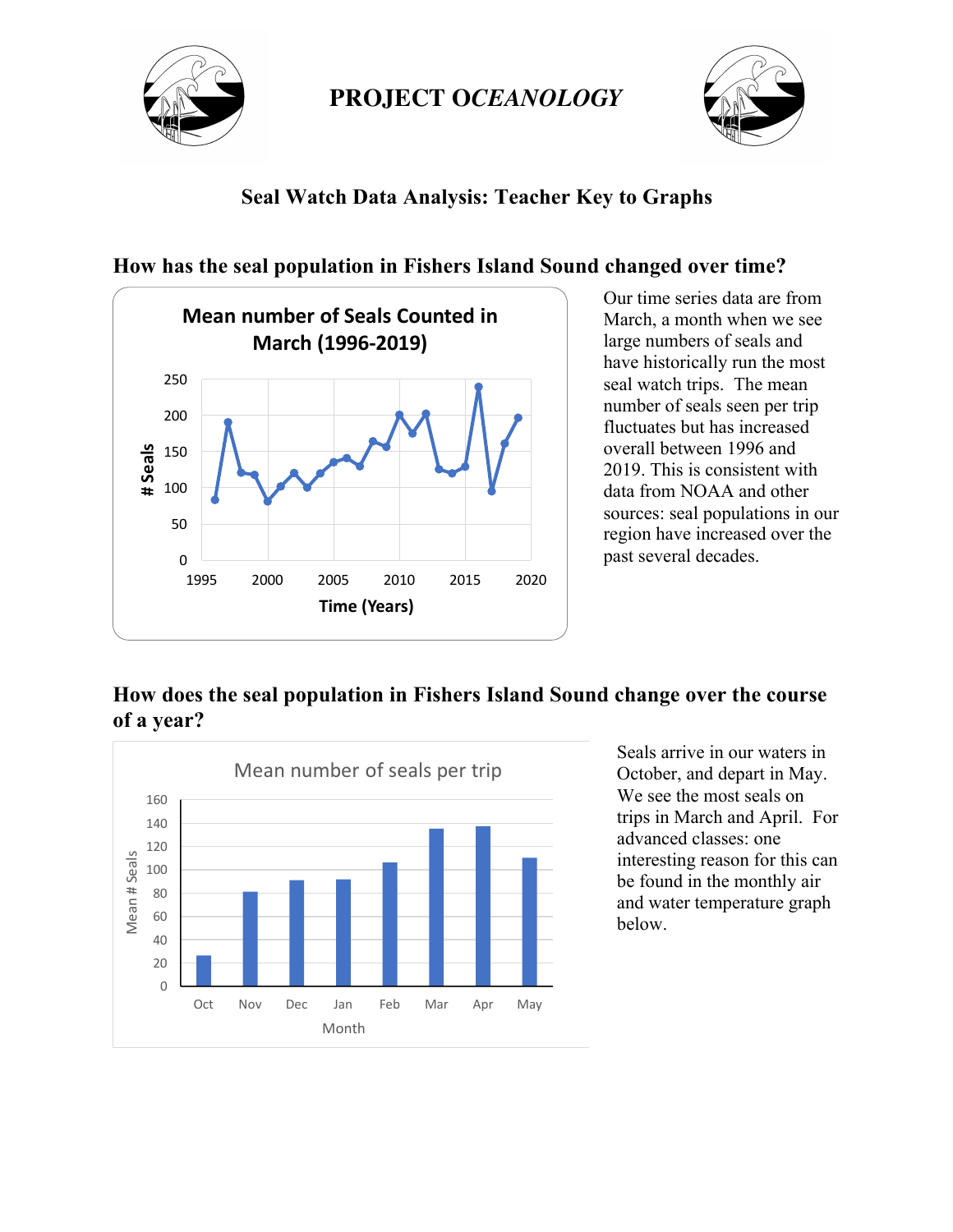

Seals haul out to warm up, and the thermal benefit of hauling out is greatest when the air is warmer than the water. In October-February, conditions are the opposite (water temperature is warmer than air), but beginning in March, air temperatures are frequently warmer. Thus, we are more likely to see them hauled out in the spring months.



#### **How does air temperature affect the number of seals observed?**

The number of seals observed increases as air temperature increases between -5°C and 10°C. This is likely because seals derive more thermal benefits from hauling out in warmer air temperatures. However, at temperatures higher than 10°C, the number of seals declines again. Seals can actually get too hot at high temperatures, so it's possible that they stay in the water to avoid overheating.

There could also be a seasonal effect: the warmest air temperatures in our dataset occur in October and May, when there are fewer seals present.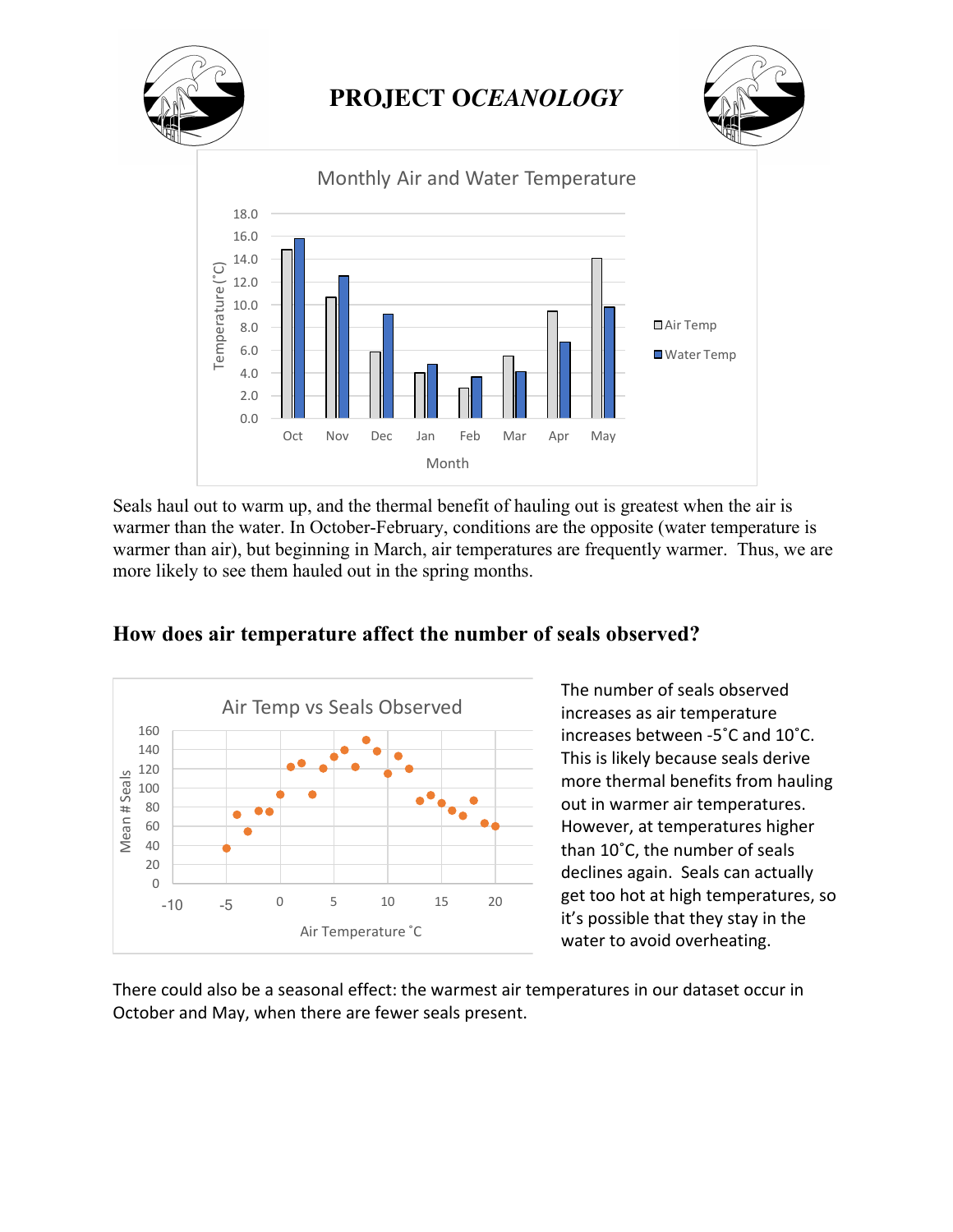



### **How does water temperature affect the number of seals observed?**



The number of seals observed declines with increased water temperature. This is not surprising: seals overheat in warm weather, and mammals lose body heat much faster in water than in air. On days when the air and water are both warm, they're better off in the water! The warmest water is also observed in October, when fewer seals are present because most are still migrating from Maine and Canada.



#### How does wind speed affect the number of seals observed?

The number of seals observed declines with increasing wind speed. There are several reasons for this. On windy days, wind chill and wave splash can decrease the effective air temperature, and seals do not gain as much thermal benefit from hauling out. There could also be an observer bias: it's harder to see and count seals from our boat in windy conditions!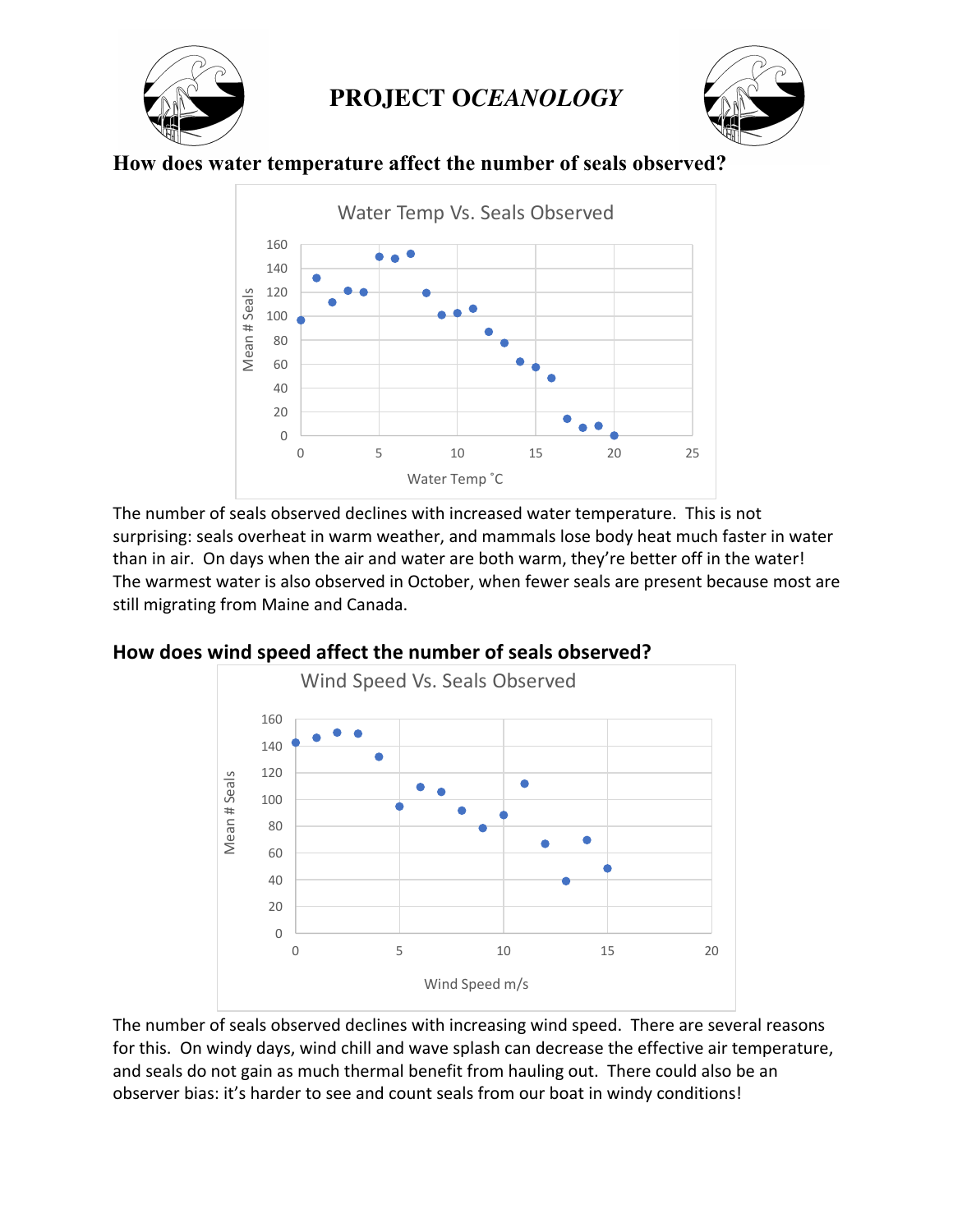



How does time of tide and location affect the number of seals observed?



The lower the tide, the more seals we see. This is true for all locations, but the pattern is strongest at West Clump, which is frequently completely underwater at high tide. This dataset can also be used to show that different locations have different numbers of seals (particularly if you did not assign the location research question below). Compare the y-axes on the graphs above – we see the most seals at Hungry point. West Clump and Middle Clump are a distant second, and we see the fewest seals at East Clump. The number of seals is determined by the amount of available haul-out space. On their boat trip, students may have noticed that East Clump was a small cluster of rocks, and that many of them were too tall and steep for seals to haul out. In contrast, Hungry Point has large numbers of shallow rocks, and is also more protected.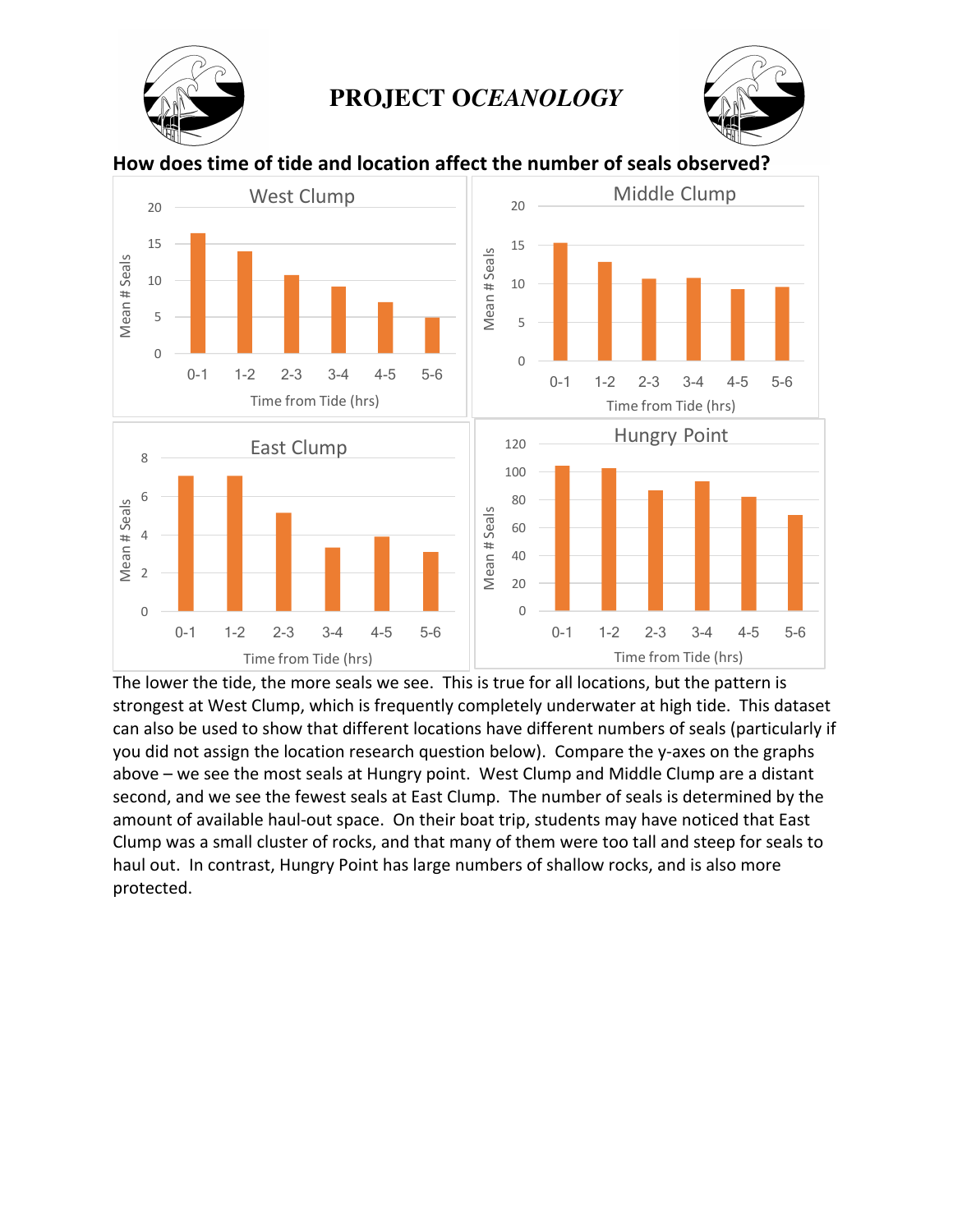



#### **How does location affect the number of seals observed?**



This is one of the few research questions for which a pie chart might be appropriate. A column graph works as well, although it's harder to see the differences between West Clump, Middle Clump, and East Clump.

We see the most seals at Hungry point, with West Clump and Middle Clump a distant second, and the fewest seals at East Clump. The number of seals is determined by how sheltered the location is and by the amount of available haul-out space. On their boat trip, students may have noticed that East Clump was a small cluster of rocks, and that many of them were too tall and steep for seals to haul out. In contrast, Hungry Point has large numbers of shallow rocks, and is also more protected.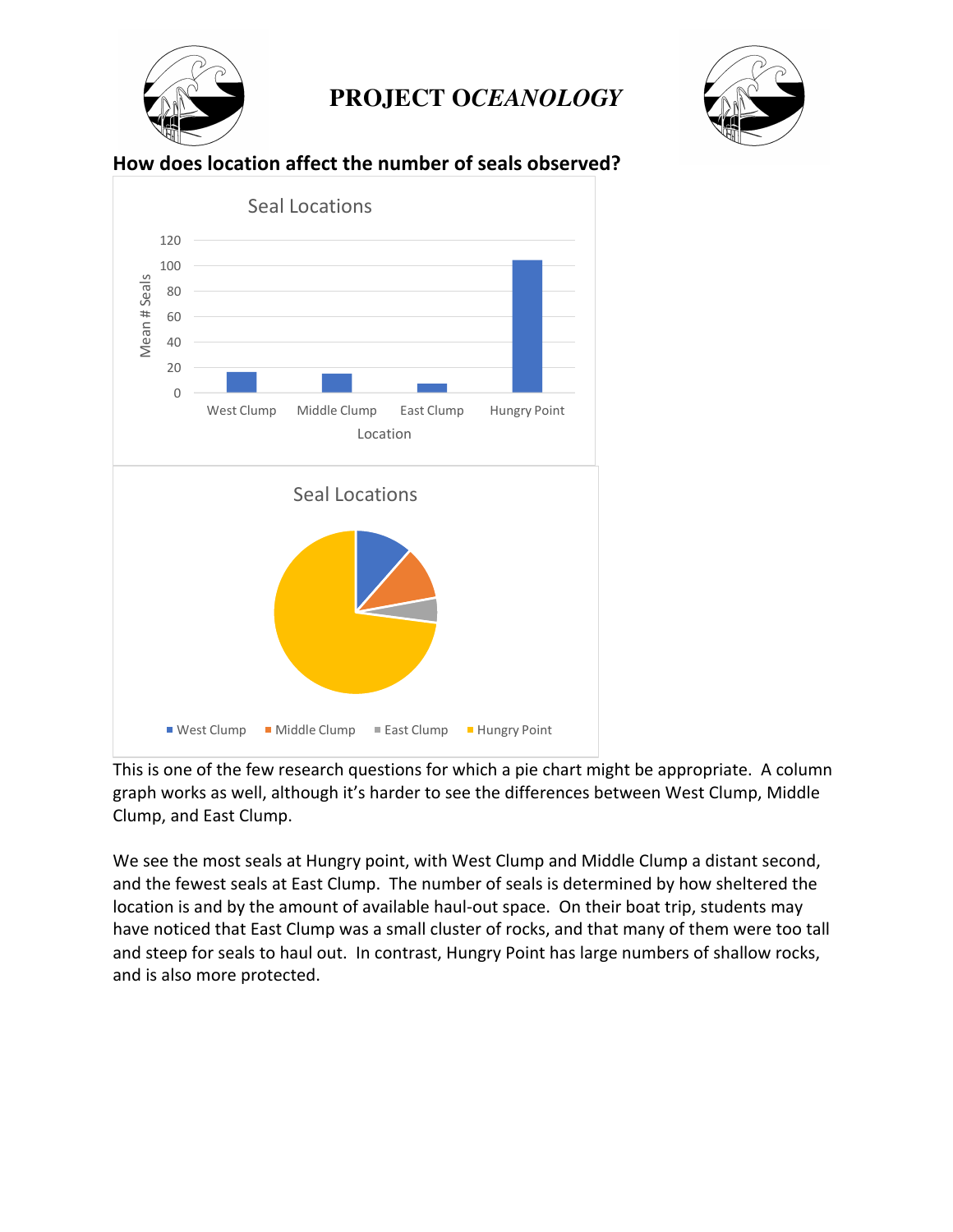





How does weather affect the number of seals observed?

We see fewer seals when it is raining or snowing. This is because seals can't get dry when they haul out under those conditions, so they don't get as much of a thermal benefit from being on the rocks. Interestingly, we do not see a big difference in the number hauled out in sunny vs. overcast conditions. If there is an advantage to hauling out in the sun, it's tiny compared to the advantage of being able to get dry.

This dataset may be challenging for students who don't know what to do with the list of numbers for each weather condition. You may choose to suggest calculating an average and/or provide the formula to do so, or just let them flounder a little and try to figure out the best way to show the data.